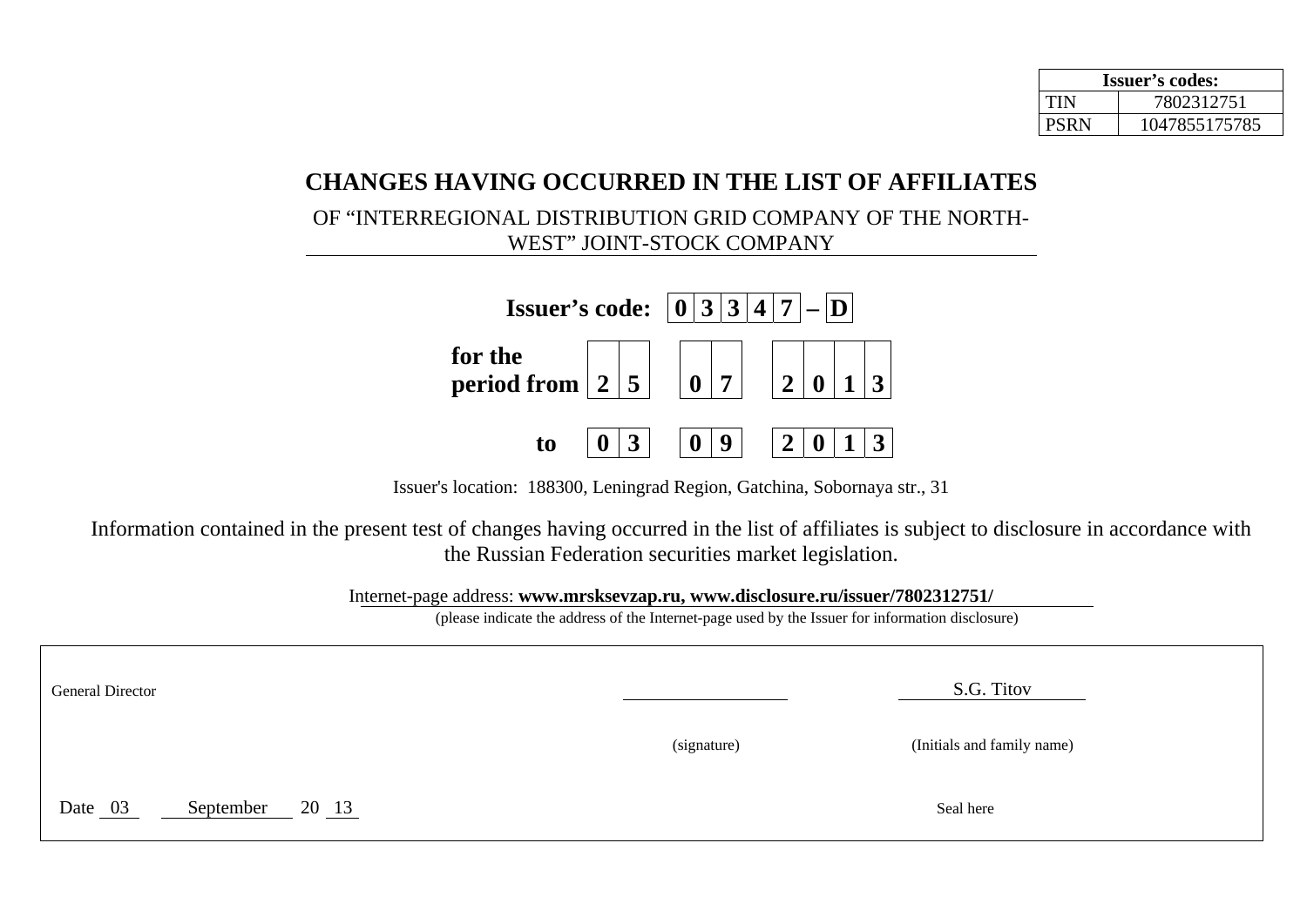|                                   |             | <b>Issuer's codes:</b> |  |  |
|-----------------------------------|-------------|------------------------|--|--|
| North-West, JSC during the period | <b>TIN</b>  | 7802312751             |  |  |
|                                   | <b>PSRN</b> | 1047855175785          |  |  |

## **Changes having occurred in the list of affiliates of IDGC of the North-West, JSC during the period from 25.07.2013 to 03.09.2013**

| Full business name (registered name of  | Location of legal      | Reason(s) for person to be qualified as | Date of the | Fraction of | Fraction of joint-                    |
|-----------------------------------------|------------------------|-----------------------------------------|-------------|-------------|---------------------------------------|
| non-profit organization) or given name, | entity or place of     | affiliate                               | reason(s)   | affiliate's | stock company's                       |
| patronymic and family name of affiliate | residence of           |                                         | occurrence  |             | participation in ordinary shares held |
|                                         | individual (indicated) |                                         |             | joint-stock | by affiliate, %                       |
|                                         | only upon the          |                                         |             | company's   |                                       |
|                                         | concerned              |                                         |             | chartered   |                                       |
|                                         | individual's consent)  |                                         |             | capital, %  |                                       |
|                                         |                        |                                         |             |             |                                       |

| N <sub>o</sub><br>of<br>item                                                                                                                                                   |                                                                                                                                                              | Date of change<br>occurrence                                                 |                                                                              | Change introduction<br>date |            |            |  |  |
|--------------------------------------------------------------------------------------------------------------------------------------------------------------------------------|--------------------------------------------------------------------------------------------------------------------------------------------------------------|------------------------------------------------------------------------------|------------------------------------------------------------------------------|-----------------------------|------------|------------|--|--|
| $\mathbf{1}$                                                                                                                                                                   | Anatoly Valeryevich Kushnerov is excluded from the list of affiliates due to having ceased<br>to be a member of the Collective Executive Body of the Company |                                                                              | 30.08.2013                                                                   |                             | 03.09.2013 |            |  |  |
|                                                                                                                                                                                | Contents of affiliate details prior to change:                                                                                                               |                                                                              |                                                                              |                             |            |            |  |  |
|                                                                                                                                                                                | $\overline{\mathbf{3}}$<br>5<br>7<br>6                                                                                                                       |                                                                              |                                                                              |                             |            |            |  |  |
|                                                                                                                                                                                | <b>Kushnerov, Anatoly Valeryevich</b>                                                                                                                        |                                                                              | The person is a member of the<br>Collective Executive Body of the<br>Company | 10.04.2008                  |            |            |  |  |
|                                                                                                                                                                                | Contents of affiliate details after change:                                                                                                                  |                                                                              |                                                                              |                             |            |            |  |  |
|                                                                                                                                                                                |                                                                                                                                                              | $\overline{\mathbf{3}}$                                                      |                                                                              | 5                           | 6          | 7          |  |  |
|                                                                                                                                                                                | <b>Kushnerov, Anatoly Valeryevich</b><br>The person is no affiliate.<br>$\overline{\phantom{a}}$                                                             |                                                                              |                                                                              | 30.08.2013                  |            |            |  |  |
| Olga Vadimovna Makarova is excluded from the list of affiliates due to having ceased to<br>$\overline{2}$<br>be a member of the Collective Executive Body of the Company       |                                                                                                                                                              | 30.08.2013                                                                   |                                                                              | 03.09.2013                  |            |            |  |  |
|                                                                                                                                                                                | Contents of affiliate details prior to change:                                                                                                               |                                                                              |                                                                              |                             |            |            |  |  |
|                                                                                                                                                                                |                                                                                                                                                              | 3                                                                            |                                                                              | 5                           | 6          | 7          |  |  |
| Makarova, Olga Vadimovna                                                                                                                                                       |                                                                                                                                                              | The person is a member of the<br>Collective Executive Body of the<br>Company | 10.04.2008                                                                   |                             |            |            |  |  |
| Contents of affiliate details after change:                                                                                                                                    |                                                                                                                                                              |                                                                              |                                                                              |                             |            |            |  |  |
|                                                                                                                                                                                |                                                                                                                                                              | $\overline{\mathbf{3}}$                                                      |                                                                              | 5                           | 6          | 7          |  |  |
|                                                                                                                                                                                | Makarova, Olga Vadimovna                                                                                                                                     |                                                                              | The person is no affiliate.                                                  | 30.08.2013                  |            |            |  |  |
| Mikhail Vasilyevich Koshelev included in the list of affiliates due to having been elected<br>$\overline{\mathbf{3}}$<br>member of the Collegial Executive Body of the Company |                                                                                                                                                              |                                                                              |                                                                              | 30.08.2013                  |            | 03.09.2013 |  |  |